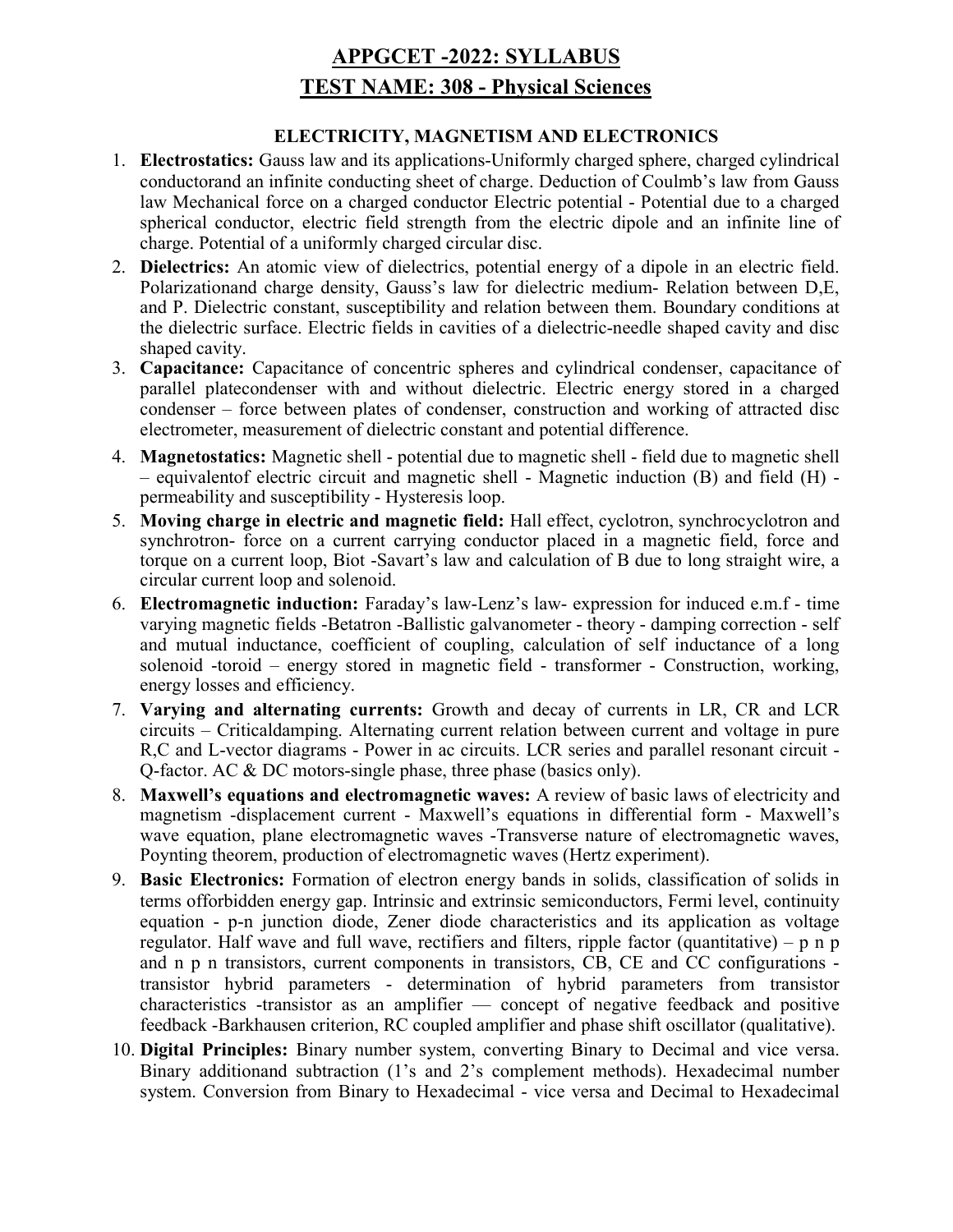vice versa. Logic gates: OR, AND, NOT gates, truth tables, realization of these gates using discrete components. NAND, NOR as universal gates, Exclusive - OR gate, De Morgan's Laws - statement and proof, Half and Full adders. Parallel adder circuits.

## MODERN PHYSICS

- 1. Atomic Spectra: Introduction– Drawbacks of Bohr's atomic model Sommerfeld's elliptical orbits –relativistic correction (no derivation). Stern & Gerlach experiment Vector atom model and quantum umbers associated with it. L-S and j-j coupling schemes. Spectral terms, selection rules, intensity rules. Spectra of alkali atoms, doublet fine structure. Alkaline earth spectra, singlet and triplet fine structure. Zeeman Effect, Paschen-Back Effect and Stark Effect.
- 2. Molecular Spectroscopy: Types of molecular spectra, pure rotational energies and spectrum of diatomicmolecule, determination of internuclear distance. Vibrational energies and spectrum of diatomic molecule. Raman effect, Classical theory of Raman effect. Experimental arrangement for Raman effect and its applications.
- 3. Quantum Mechanics Inadequacy of classical Physics: (Discussion only) Spectral radiation -Planck's law. Photoelectric effect - Einstien's photoelectric equation. Compton's effect (quantitative) experimental verification. Stability of an atom - Bohr's atomic theory. Limitations of old quantum theory.
- 4. Matter Waves: de Broglie's hypothesis- wavelength of matter waves, properties of matter waves. Phase and group velocities. Davisson and Germer experiment. Double slit experiment. Standing de Brogile waves of electron in Bohr orbits.
- 5. Uncertainty Principle: Heisenberg's uncertainty principle for position and momentum (x and px), Energyand time (E and t). Gamma ray microscope. Diffraction by a single slit. Position of electron in a Bohr orbit. Particle in a box. Complementary principle of Bohr.
- 6. Schrodinger Wave Equation:Schrodinger time independent and time dependent wave equations.Wavefunction properties - Significance. Basic postulates of quantum mechanics. Operators, eigen functions and eigen values, expectation values. Application of Schrodinger wave equation to particle in one and three dimensional boxes, potential step and potential barrier.
- 7. Nuclear Physics Nuclear Structure: Basic properties of nucleus size, charge, mass, spin, magnetic dipolemoment and electric quadrupole moment. Binding energy of nucleus, deuteron binding energy, p-p and n-p scattering (concepts), nuclear forces. Nuclear models liquid drop model, shell model.
- 8. Alpha and Beta Decays: Range of alpha particles, Geiger -Nuttal law, Gammow's theory of alpha decay.Geiger - Nuttal law from Gammow's theory. Beta spectrum - neutrino hypothesis, Fermi's theory of p-decay (qualitative).
- 9. Nuclear Reactions: Types of nuclear reactions, channels, nuclear reaction kinematics. Compound nucleus, direct reactions (concepts).Nuclear Detectors - GM counter, proportional counter, scintillation counter, Wilson cloud chamber and solid state detector.

## SOLID STATE PHYSICS

- 1. Crystal Structure: Crystalline nature of matter. Cystal lattice, Unit Cell, Elements of symmetry. Crystal systems, Bravais lattices. Miller indices. Simple crystal structures (S.C., BCC, CsCI, FCC, NaCI diamond and Zinc Blends)2.
- 2. X-ray Diffraction: Diffraction of X-rays by crystals, Bragg's law, Experimental techniques-Laue's method and powder method.
- 3. Nanomaterials: Introduction, Nan particles, metal nanoclusters, semiconductor nanoparticles, carbon clusters, carbon nanotubes, quantum nanostructures - nanodot, nanowire and quantum well. Fabrication of quantum nanostructures.
- 4. Bonding in Crystals: Types of bonding in crystals characteristics of crystals with different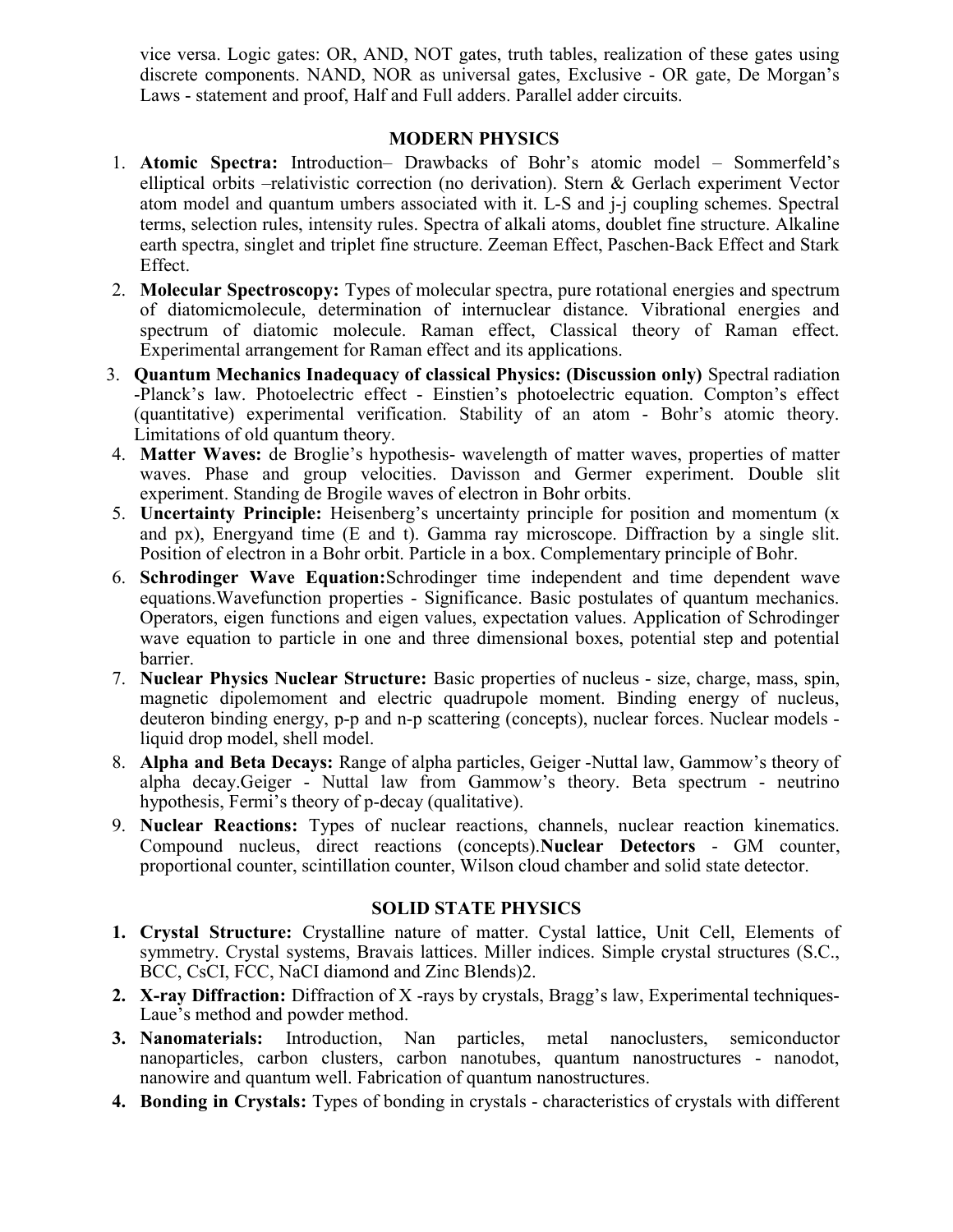bindings. Lattice energy of ionic crystals - determination of Madelung constant for NaCI crystal, calculation of Born coefficient and repulsive exponent. Born – Haber cycle.

- 5. Magnetism: Magnetic properties of dia, para and ferromagnetic materials. Langevin's theory of paramagnetism. Weiss' theory of ferromagnetism -Concepts of magnetic domains, antiferromagnetism and ferrimagnetism ferrites and their applications.
- 6. Superconductivity: Basic experimental facts zero resistance, effect of magnetic field, Meissner effect, persistent current, Isotope effect Thermodynamic properties, specific heat, entropy. Type I and Type II superconductors. Elements of BCS theory-Cooper pairs. Applications. High temperature superconductors (general information)

## THERMODYNAMICS AND OPTICS

1. Kinetic theory of gases: Introduction -Deduction of Maxwell's law of distribution of molecular speeds,

Experimental verification Toothed Wheel Experiment, Transport Phenomena - Viscosity of gases -thermal conductivity - diffusion of gases.

- 2. Thermodynamics: Introduction Reversible and irreversible processes -Carnot's engine and it sufficiency - Carnot's theorem - Second law of thermodynamics, Kelvin's and Claussius statements - Thermodynamic scale of temperature - Entropy, physical significance - Change in entropy in reversible and irreversible processes - Entropy and disorder - Entropy of universe - Temperature- Entropy (T-S) diagram - Change of entropy of a perfect gas-change of entropy when ice changes into steam.
- 3. Thermodynamic potentials and Maxwell's equations: Thermodynamic potentials– Derivation of

Maxwell's thermodynamic relations -Clausius-Clayperon's equation - Derivation for ratio of specific heats - Derivation for difference of two specific heats for perfect gas. Joule Kelvin effect – expression for Joule

Kelvin coefficient for perfect and Vanderwaal's gas.

- 4. Low temperature Physics: Introduction Joule Kelvin effect liquefaction of gas using porous plug experiment. Joule expansion - Distinction between adiabatic and Joule Thomson expansion –Expression for Joule Thomson cooling - Liquefaction of helium, Kapitza's method -Adiabatic demagnetization - Production of low temperatures - Principle of refrigeration, vapour compression type. Working of refrigerator and Air conditioning machines. Effects of Chloro and Fluro Carbons on Ozone layer; applications of substances at low temperature.
- 5. Quantum theory of radiation: Black body-Ferry's blackbody distribution of energy in the spectrum ofBlack body -Wein's displacement law, Wein's law, Rayleigh-Jean's law - Quantum theory of radiation - Planck's law - deduction of Wein's law, Rayleigh-Jeans law, from Planck's law –Measurement of radiation - Types of pyrometers - Disappearing filament optical pyrometer - experimental determination - Angstrom pyroheliometer - determination of solar constant, effective temperature of sun.
- 6. Statistical Mechanics: Introduction to statistical mechanics, concept of ensembles, Phase space, Maxwell-Boltzmann's distribution law, Molecular energies in an ideal gas, Bose-Einstein Distribution law, Fermi-Dirac Distribution law, comparison of three distribution laws, Black Body Radiation, Rayleigh- Jean's formula, Planck's radiation law, Weins Displacement, Stefan's Boltzmann's law from Plancks formula.

Application of Fermi-Dirac statistics to white dwarfs and Neutron stars.

- 7. The Matrix methods in paraxial optics: Introduction, the matrix method, effect of translation, effect of refraction, imaging by a spherical refracting surface. Imaging by a coaxial optical system. Unit planes. Nodal planes. A system of two thin lenses.
- 8. Aberrations: Introduction Monochromatic aberrations, spherical aberration, methods of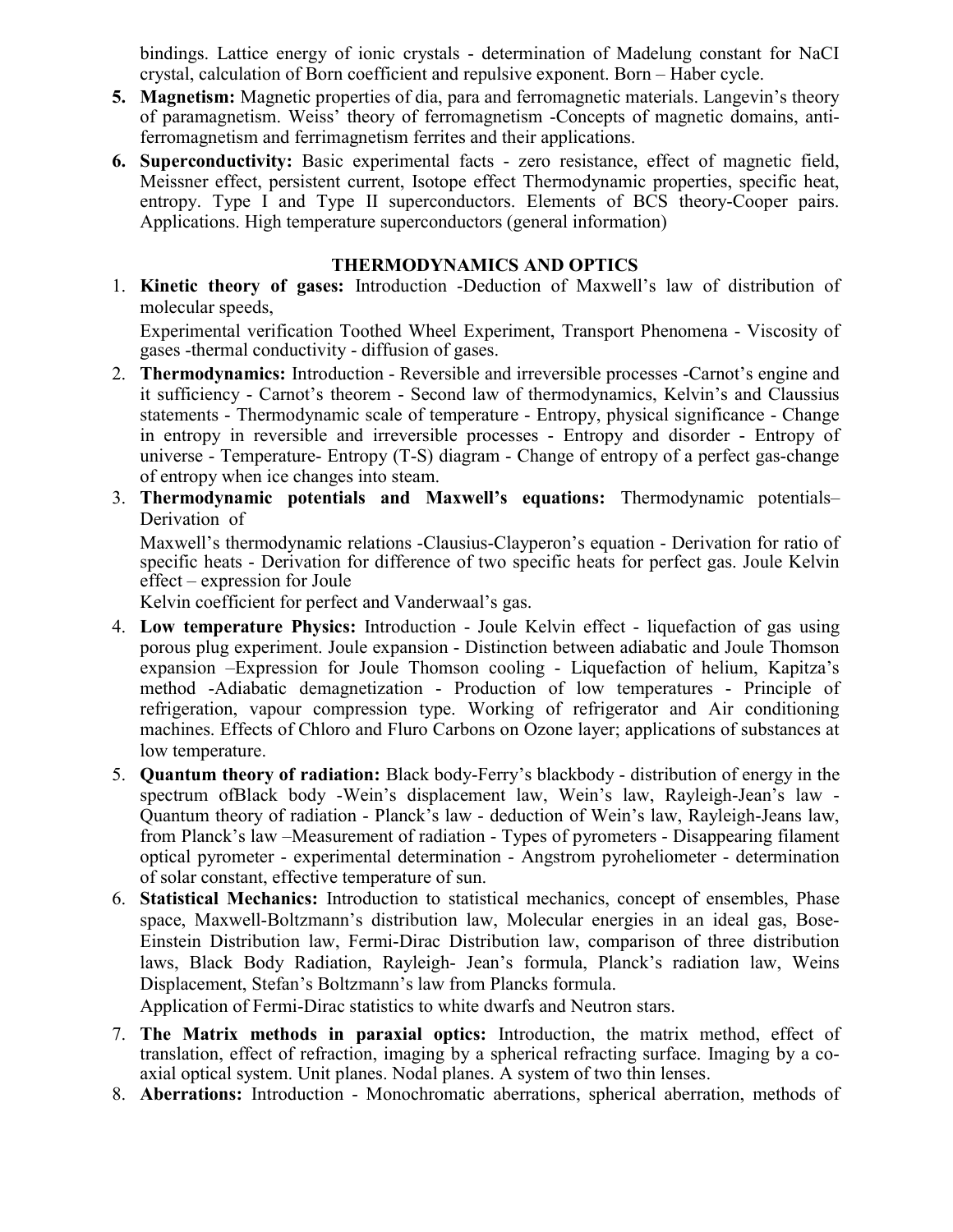minimizing spherical aberration, coma, astigmatism and curvature of field, distortion. Chromatic aberration – the achromatic doublet – Removal of chromatic aberration of a separated doublet.

- 9. Interference: Principle of superposition coherence temporal coherence and spatial coherence -conditions for Interference of light. Interference by division of wave front: Fresnel's biprism - determination of wave length of light. Determination of thickness of a transparent material using Biprism - change of phase on reflection - Lloyd's mirror experiment.
- 10. Interference by division of amplitude:Oblique incidence of a plane wave on a thin film due to reflected and transmitted light (Cosine law) – Colours of thin films - Non reflecting films interference by a plane parallel film illuminated by a point source - Interference by a film with two non-parallel reflecting surfaces (Wedge shaped film) - Determination of diameter of wire-Newton's rings in reflected light with and without contact between lens and glass plate, Newton's rings in transmitted light (Haidinger Fringes) -Determination of wave length of monochromatic light - Michelson Interferometer - types of fringes - Determination of wavelength of monochromatic light, Difference in wavelength of sodium  $0^{\wedge}2$  lines and thickness of a thin transparent plate.
- 11. Diffraction: Introduction Distinction between Fresnel and Fraunhoffer diffraction Fraunhoffer diffraction:-Diffraction due to single slit and circular aperture - Limit of resolution - Fraunhoffer diffraction due to double slit - Fraunhoffer diffraction pattern with N slits (diffraction grating) Resolving Power of grating - Determination of wave length of light in normal and oblique incidence methods using diffraction grating. Fresnel diffraction:- Fresnel's half period zones - area of the half period zones -zone plate - Comparison of zone plate with convex lens - Phase reversal zone plate - diffraction at a straight edge - difference between interference and diffraction.
- 12. Polarization: Polarized light, Methods of Polarization, Polarization by reflection, refraction, Double refraction, selective absorption, scattering of light - Brewster's law - Malus law – Nicol prism polarizer and analyzer - Refraction of plane wave incident on negative and positive crystals (Huygen's explanation) - Quarter wave plate, Half wave plate -Babinet's compensator - Optical activity, analysis of light by Laurent's half shade polarimeter.
- 13. Laser, Fiber Optics and Holography: Lasers: Introduction Spontaneous emission– Stimulated emission - Population inversion. Laser principle - Einstein coefficients - Types of Lasers - He-Ne laser - Ruby laser - Applications of lasers. Fiber Optics: Introduction - Optical fibers - Types of optical fibers - Step and graded index fibers - Rays and modes in an optical fiber - Fiber material - Principles of fiber communication (qualitative treatment only) and advantages of fiber communication. Holography: Basic Principle of Holography - Gabor hologram and its limitations, Holography applications.

### MECHANICS AND WAVES AND OSCILLATIONS

- 1. Vector Analysis: Scalar and vector fields, gradient of a scalar field and its physicalsignificance.Divergence and curl of a vector field and related problems. Vector integration, line, surface and volume integrals. Stokes, Gauss and Greens theorems- simple applications.
- 2. Mechanics of Particles: Laws of motion, motion of variable mass system, motion of a rocket, multistagerocket, conservation of energy and momentum. Collisions in two and three dimensions, concept of impact parameter, scattering cross-section, Rutherford scattering
- 3. Mechanics of rigid bodies: Definition of Rigid body, rotational kinematic relations, equation of motionfor a rotating body, angular momentum and inertial tensor. Eulers equation, precession of a top, Gyroscope, precession of the equinoxes
- 4. Mechanics of continuous media: Elastic constants of isotropic solids and their relation, Poisson's ratio and expression for Poisson's ratio in terms of y, n, k. Classification of beams,